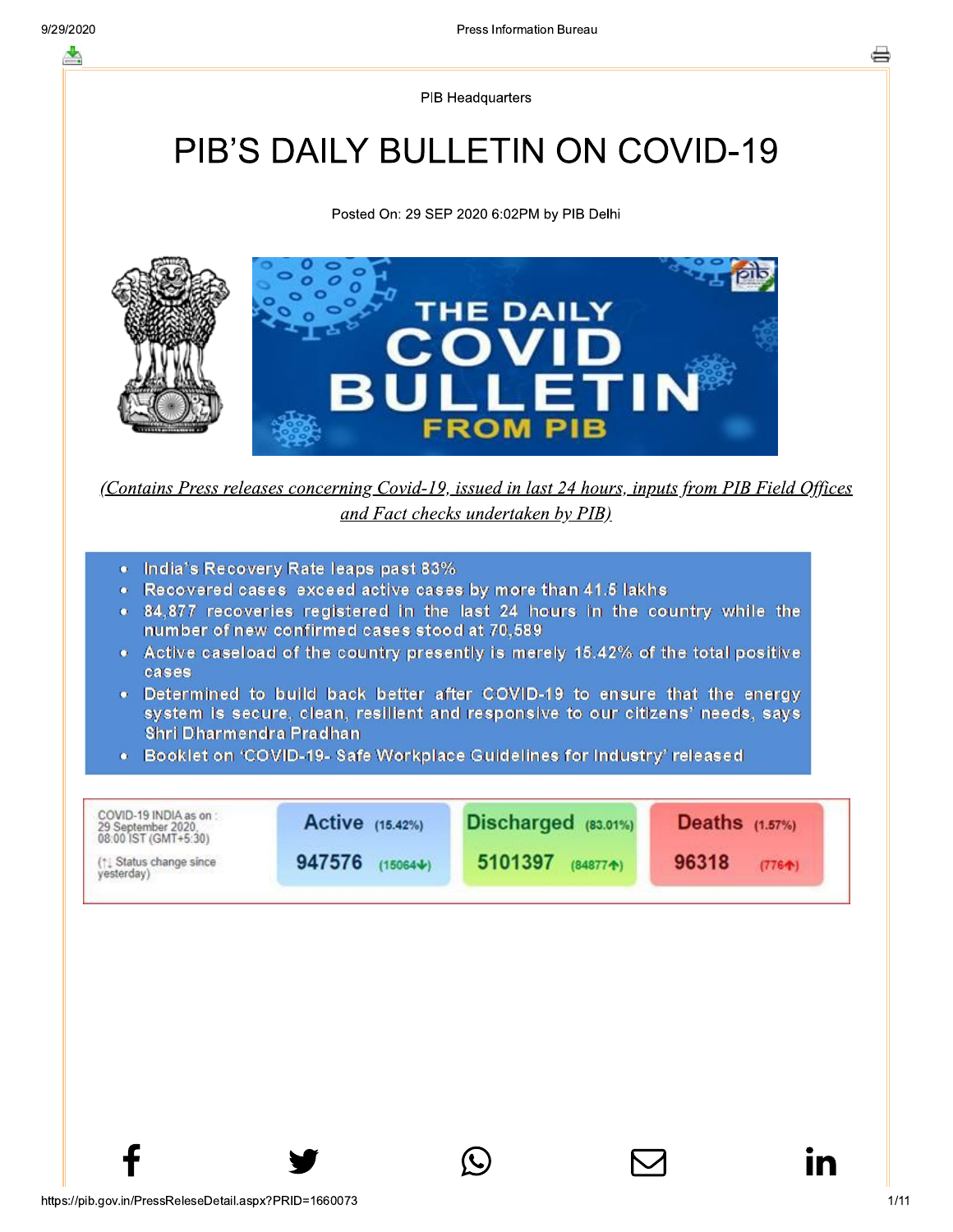| <b>COVID-19 Tracker</b><br>As on 29 September 2020, till 8AM |                                  |                 |                                                                                    |                     |  |  |  |
|--------------------------------------------------------------|----------------------------------|-----------------|------------------------------------------------------------------------------------|---------------------|--|--|--|
| <b>Total</b><br>Cases                                        | 61,45,291 (470,589)              |                 |                                                                                    |                     |  |  |  |
| Recovered                                                    | 51,01,397 (83.0%)                | ▲84,877         |                                                                                    |                     |  |  |  |
| <b>Active</b>                                                | 9,47,576 (15.4%)                 | 715,064         | $\Box$ < 2000<br>$2000 - 20,000$                                                   | <b>Active Cases</b> |  |  |  |
| <b>Deaths</b>                                                | 96,318 (1.6%)                    | ▲776            | $20,000 - 50,000$<br>50,000 - 1,00,000<br>$\blacktriangleright$ 1,00,000<br>Deaths |                     |  |  |  |
|                                                              | <b>States' Cases (Highest)</b>   | Recovered (%)   | Active (%)                                                                         | Deaths (%)          |  |  |  |
| <b>Maharashtra</b>                                           | 13,51,153 ( $\triangle$ 11,921)  | 10,49,947 (78%) | 2,65,455 (20%)                                                                     | 35,751 (2.6%)       |  |  |  |
| <b>Andhra Pradesh</b>                                        | $6,81,161$ ( $\triangle 5,487$ ) | 6,12,300 (90%)  | 63,116 (9%)                                                                        | 5,745(0.8%          |  |  |  |
| <b>Tamil Nadu</b>                                            | 5,86,397 (45,589)                | 5,30,708 (91%)  | 46,306 (8%)                                                                        | 9,383(1.6%)         |  |  |  |
| Karnataka                                                    | 5,82,458 ( $\triangle$ 6,892)    | 4,69,750 (81%)  | 1,04,067 (18%)                                                                     | 8,641(1.5%)         |  |  |  |
| <b>Uttar Pradesh</b>                                         | 3,90,875 ( $\triangle$ 3,790)    | 3,31,270 (85%)  | 53,953 (14%)                                                                       | $5,652(1.4\%)$      |  |  |  |
| <b>Delhi</b>                                                 | 2,73,098 ( $\triangle$ 1,984)    | 2,40,703 (88%)  | 27,123 (10%)                                                                       | 5,272 (1.9%)        |  |  |  |
| <b>West Bengal</b>                                           | 2,50,580 ( $\triangle$ 3,155)    | 2,19,844 (88%)  | 25,899 (10%)                                                                       | 4,837 (1.9%)        |  |  |  |
| Odisha                                                       | 2,12,609 (43,235)                | 1,77,585 (84%)  | 34,211 (16%)                                                                       | 813 (0.4%)          |  |  |  |
| <b>Telangana</b>                                             | 1,89,283 (A2,072)                | 1,58,690 (84%)  | 29,477 (16%)                                                                       | $1,116(0.6\%)$      |  |  |  |
| Kerala                                                       | 1,79,922 (44,538)                | 1,21,268 (67%)  | 57,957 (32%)                                                                       | 697 (0.4%)          |  |  |  |
| <b>Bihar</b>                                                 | $1,79,832 \ (41,130)$            | 1,66,276 (92%)  | 12,664 (7%)                                                                        | 892 (0.5%)          |  |  |  |
| Assam                                                        | 1,73,629 ( $\triangle$ 3,644)    | 1,42,300 (82%)  | 30,662 (18%)                                                                       | 667 (0.4%)          |  |  |  |
| Gujarat                                                      | 1,34,461 ( $\triangle$ 1,404)    | 1,14,344 (85%)  | 16,689 (12%)                                                                       | 3,428 (2.5%)        |  |  |  |
| Rajasthan                                                    | 1,30,971 (42,112)                | 1,09,472 (84%)  | 20,043 (15%)                                                                       | $1,456(1.1\%)$      |  |  |  |
| Haryana                                                      | 1,25,412 ( $\triangle$ 1,630)    | 1,08,411 (86%)  | 15,670 (12%)                                                                       | $1,331(1.1\%)$      |  |  |  |
|                                                              | Madhya Pradesh 1,24,166 (A1,957) | 1,00,012 (81%)  | 21,912 (18%)                                                                       | 2,242 (1.8%)        |  |  |  |
| Punjab                                                       | 1,11,375 ( $\triangle$ 1,269)    | 90,345 (81%)    | 17,746 (16%)                                                                       | 3,284 (2.9%)        |  |  |  |
| Chhattisgarh                                                 | 1,08,458 ( $\triangle$ 3,725)    | 74,537 (69%)    | 33,044 (30%)                                                                       | 877 (0.8%)          |  |  |  |
| <b>Jharkhand</b>                                             | 81,417 ( $\triangle$ 1,508)      | 68,603 (84%)    | 12,126 (15%)                                                                       | 688 (0.8%)          |  |  |  |
| Jammu & Kash                                                 | 73,014 ( $\triangle$ 824)        | 54,267 (74%)    | 17,601 (24%)                                                                       | $1,146(1.6\%)$      |  |  |  |

\* A indicates increase in the number in the last 24 hrs

\* 'Recovered' and 'Active' bar plots (for states) are to scale; the 'Deaths' plot is NOT to scale

@COVIDNewsByMIB

### India's Recovery Rate leaps past 83%, Recovered Cases exceed Active Cases by more than 41.5 lakhs





in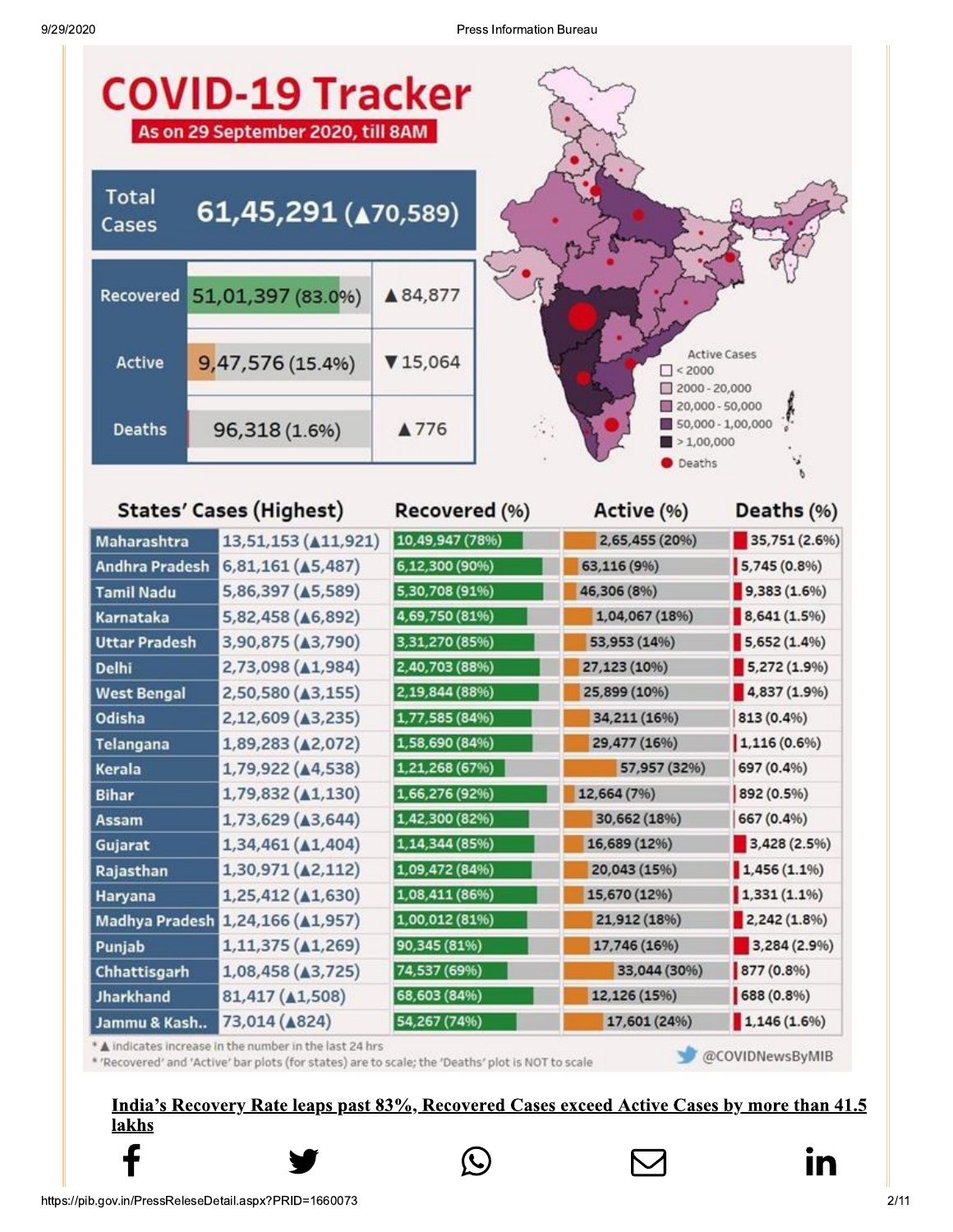India continues to report high number of recoveries. The recovered cases have exceeded the new confirmed cases again during the past 24 hours. With this, India's Recovery Rate has leaped past 83% today. 84,877 recoveries have been registered in the last 24 hours in the country while the number of new confirmed cases stands at 70,589. The total number of recoveries has touched 51,01,397. 73% of the new recovered cases are being reported from ten States, viz. Maharashtra, Karnataka Andhra Pradesh, Tamil Nadu, Uttar Pradesh, Delhi, Odisha, Kerala, West Bengal and Madhya Pradesh. Maharashtra is topping the list with nearly 20,000 recoveries while Karnataka and Andhra Pradesh both contribute more than 7,000 to the single day recoveries. The sustained high level of recoveries have led to further widening of the gap between active and recovered cases. Recovered cases exceed the active cases (9,47,576) by more than 41.5 lakh (41,53,831). The recovered cases are 5.38 times the active cases ensuring that the recoveries are consistently rising. The active caseload of the country presently is merely 15.42% of the total positive cases and is consistently declining. A total of 70,589 new cases have been reported in the last 24 hours in the country. 10 States/UTs account for 73% of the new confirmed cases. Maharashtra continues to lead this tally. It has contributed more than 11,000 followed by Karnataka with more than 6,000 cases. There have been 776 deaths in the past 24 hours. 10 states/UTs account for 78% of the deaths in the last 24 hours due to COVID. Of the new deaths, Maharashtra reported more than 23% of deaths with 180 deaths followed by Tamil Nadu with 70 deaths.

### For details :

### Dr. Harsh Vardhan and Shri Santosh Kumar Gangwar release booklet on 'COVID-19- Safe **Workplace Guidelines for Industry'**

Dr. Harsh Vardhan, Union Minister of Health and Family Welfare, Science & Technology and Earth Sciences and Shri Santosh Kumar Gangwar, Union Minister of State (I/C), Labour & Employment released a booklet on 'COVID-19- Safe Workplace Guidelines for Industry' through virtual platform today, in the presence of Dr. V. K. Paul, Member (Health), NITI Aayog. On the occasion, Dr. Harsh Vardhan said, "These guidelines are commendable and timely. This will help in welfare of the industrial workers. The guidelines act as a comprehensive planning guidance for employers and workers to use it to help identify risk levels of Covid-19 at individual workplace settings in their premises and to determine appropriate control measures". These guidelines consolidate all important measures into a ready reckoner of action points to make the workplace safe based on the bulwark of infection control measures like respiratory hygiene, frequent hand washing, social distancing and frequent sanitization of the workplace. Shri Santosh Kumar Gangwar said, "These guidelines for safety of industrial workers will encourage people. It is important to prepare ourselves mentally for the present situation and spread awareness about the COVID appropriate behaviour."

### For details :

### A series of webinars on Naturopathy to be organized on the occasion of Gandhi Jayanti

National Institute of Naturopathy (NIN), Pune under Ministry of AYUSH will be organizing a series of webinars on Gandhian philosophy of Self Reliance through Self Health Reliance on Mahatma Gandhi's 150th birth anniversary celebrations from 2<sup>nd</sup> Oct 2020 and which will go on till National Naturopathy Day, i.e., 18th Nov 2020. The series of webinars would try to convey the message of See f health responsibility people through sin(Ne) Naturopathy modelstick which are available asily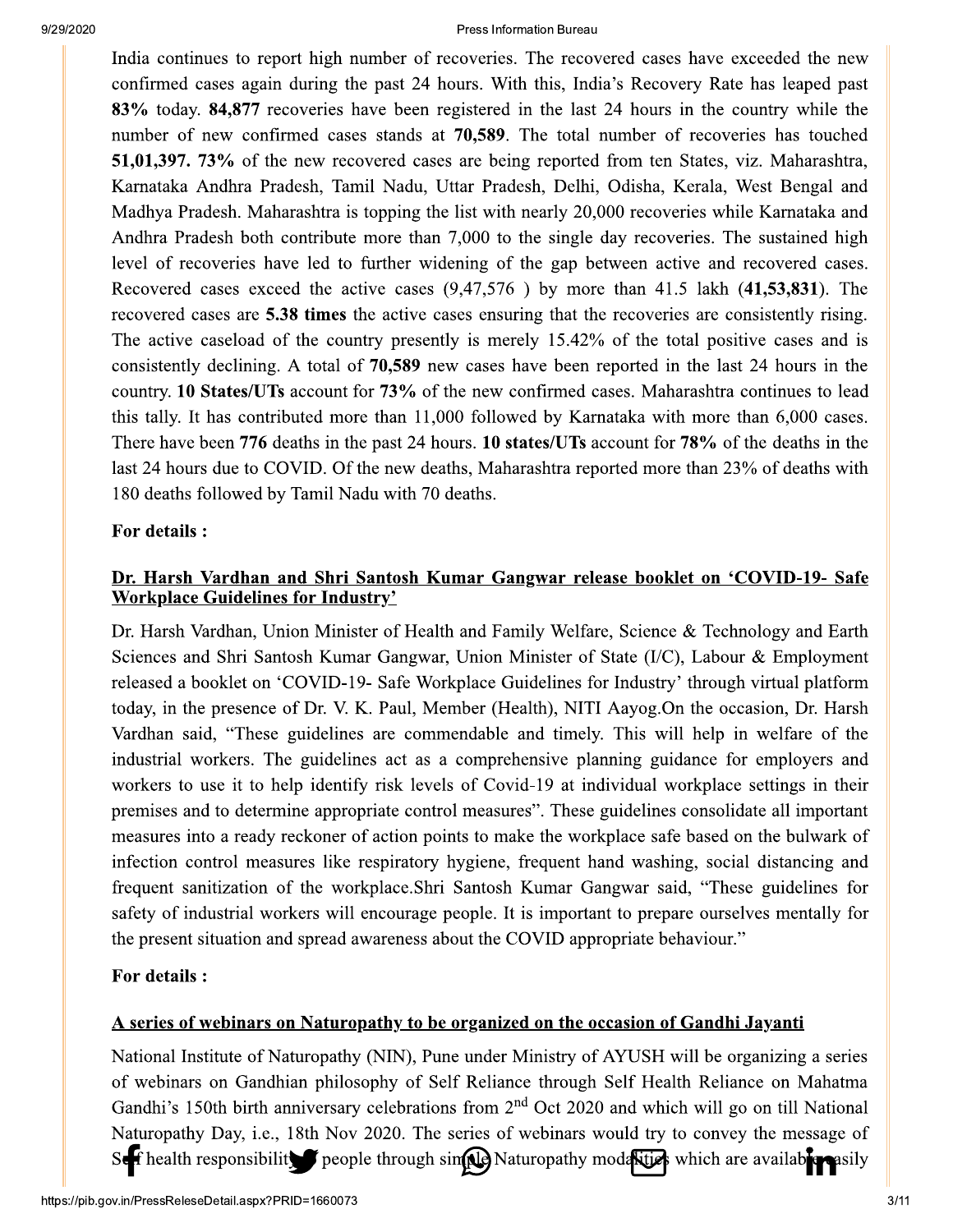to all of us. The aim of the program is to create awareness on Naturopathy practices with demonstrations. Feedback sessions will be strengthened through live chats and discussions with practitioners. The virtual programs will open up the physical boundaries, and participation in these programs is expected from across the country, and even beyond. There will be a special effort to spread the thoughts of Gandhiji on health and wellbeing, which are of special significance in the current COVID-19 crisis. Gandhi ji was convinced that self-health is an individual responsibility.

### For details :

### PM inaugurates Six Major Projects in Uttarakhand to make River Ganga Nirmal and Aviral

Prime Minister Shri NarendraModi inaugurated 6 mega development projects in Uttarakhand under the NamamiGange Mission today through video conference. Shri Modi also inaugurated the Ganga Avalokan Museum, the first of its kind on the River Ganga at Haridwar. He released a book "Rowing" Down the Ganges" and the new logo for the JalJeevan Mission. The Prime Minister also unveiled the 'Margadarshika for Gram Panchayats and PaaniSamitis under JalJeevan Mission' (Guidelines for the Village Panchayats and Water Committees) on the occasion. Speaking on the occasion the Prime Minister said the JalJeevan Mission aims at providing every rural household in the country with piped-water connection. Shri Modi said that the new logo of the Mission shall continue to inspire the need to save every drop of water. Referring to the Margadarshika, the Prime Minister said that they are equally important for the Gram Panchayats, people living in rural areas as well as for the Government machinery. Shri Modi highlighted the importance of keeping the River Ganga clean as it plays a significant role in sustaining the lives of about 50 percent of the country's population from its origin in Uttarakhand till West Bengal. He termed the NamamiGange Mission as the largest integrated river conservation mission which not only aims at the cleanliness of River Ganga but also focuses on comprehensive upkeep of the River.

### For details :

### Text of PM's address at inauguration of six mega projects under NamamiGange in **Uttarakhand**

**For details:** 

### Joint Statement for India-Denmark Green Strategic Partnership

Her Excellency Ms. MetteFrederiksen, Prime Minister of the Kingdom of Denmark and His Excellency, Mr. NarendraModi, Prime Minister of the Republic of India, co-chaired a Virtual Summit between India and Denmark yesterday. Prime Minister Modi and Prime Minister Frederiksen held an in-depth exchange of views in a warm and friendly atmosphere on bilateral relations, discussed the Covid-19 pandemic and global matters of interest to both sides, including climate change and green transition and reached common understanding with a view to accelerating sustainable economies and societies. Both sides emphasized the potential and their common desire to strengthen the dialogue and cooperation in the health sector. They confirmed their interest in expanding dialogue and sharing best practices on health policy issues, including on epidemics and vaccines, especially to combat Covid-19 and future pandemics. They agreed to work on expanding commercial opportunities for businesses by creating more favorable environments for the life science sector, including research collaborations.

For details :





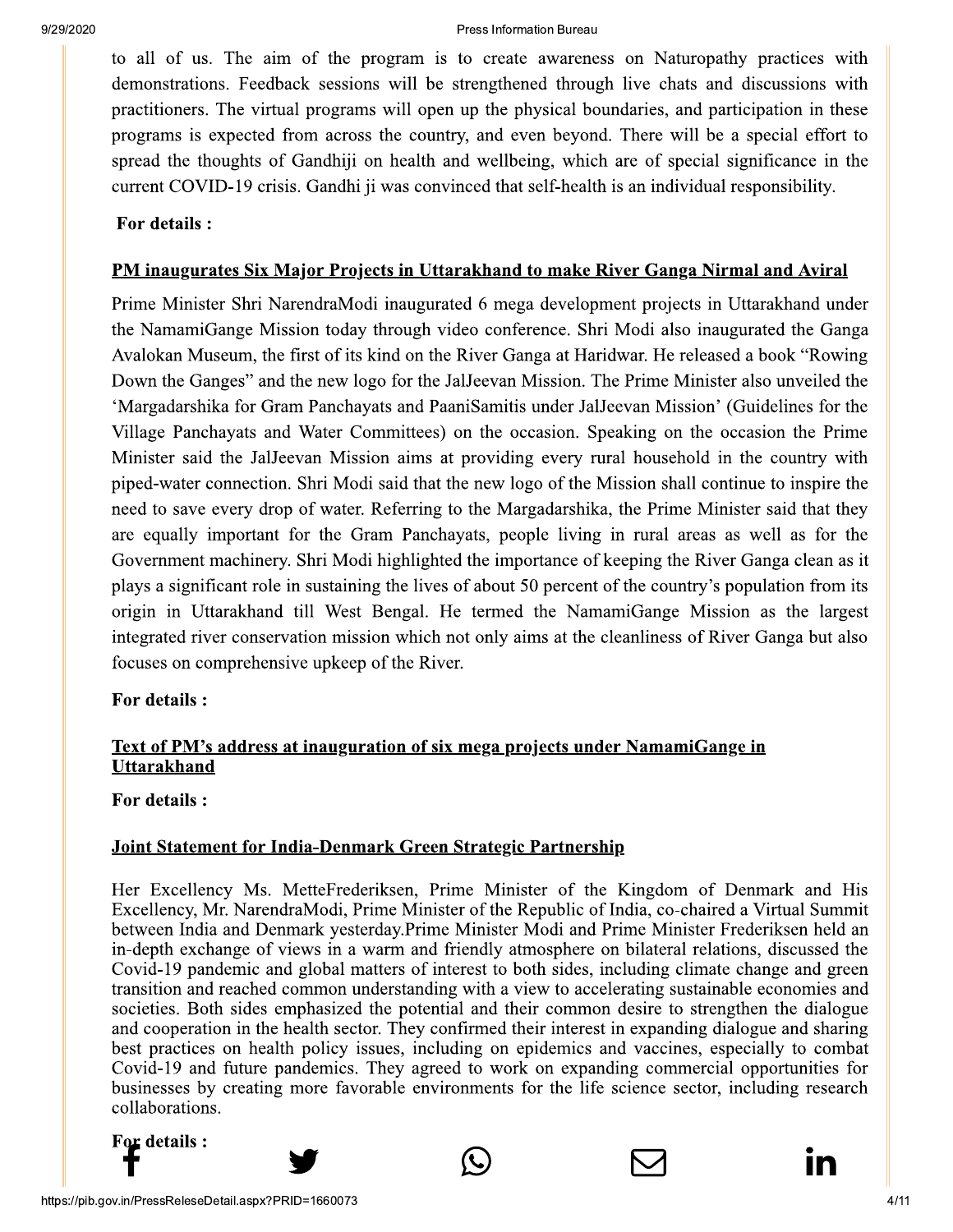### Shri Dharmendra Pradhan says that Atmanirbhar Bharat' will drive our efforts in evolving a comprehensive energy security architecture in the country

Union Minister Petroleum & Natural Gas and Steel Shri Dharmendra Pradhan today said that the clarion call given by Hon'ble Prime Minister Shri NarendraModi for an 'Atmanirbhar Bharat' will drive our efforts in evolving a comprehensive energy security architecture in the country. In his keynote address to 'GCTC Energy Security Conference 2020', he said that it will be marked by continuity of robust energy policies put in place over the last six years, and a change to address the Covid-19 unleashed challenges. He said "We are determined to build back better after COVID-19 to ensure that the energy system is secure, clean, resilient and responsive to our citizens' needs. I am confident that, energy companies in India have powered through COVID-19 relatively intact, and look forward to a revival by embracing *Atmanirbhar Bharat* through innovation." Shri Pradhan said that there is an all-of-the Government approach in implementing *Atmanirbhar Bharat* initiative in energy sector, and in realizing Hon'ble Prime Minister's Energy Vision of energy access, efficiency, sustainability, security and affordability.

### For details :

### Approval accorded for procurement of 13.77 LMT of Pulses and Oilseeds for KMS 2020-21 for the States of Tamil Nadu, Karnataka, Maharashtra, Telangana and Haryana

The arrival of Kharif Marketing Season 2020-21 has just begun and the Government continues to procure Kharif 2020-21 crops at MSP from farmers as per its existing MSP Schemes as done in previous seasons. Based on the proposal from the States, approval has been accorded for procurement of 13.77 LMT of Pulse and oilseeds for KMS 2020-21for the States of Tamil Nadu, Karnataka, Maharashtra, Telangana and Haryana. For the other States/UT, approval will also be accorded on receipt of proposal for Kharif Pulses and oilseeds and procurement will be made as per Price Support Scheme(PSS), if the market rates goes below its MSP. Upto 24.09.2020, the Government through its Nodal Agencies has procured 34.20 MT of Moong having MSP value of Rs.25 lakhs benefitting 40 farmers in Tamil Nadu. Similarly, 5089 MT of copra(the perennial crop) having MSP value of Rs. 52.40 crore has been procured benefitting 3961 farmers in Karnataka and Tamil Nadu against the sanctioned quantity of 95.75 LMT for the Andhra Pradesh, Karnataka, Tamil Nadu and Kerala.

### For details :

# Rs 2.11 Crore contributed to PM CARES Fund by BVP through Union Minister Dr. Jitendra **Singh**

An amount of Rs. 2.11 crore was contributed to PM Cares Fund through Union Minister of State (Independent Charge) Development of North Eastern Region (DoNER), MoS PMO, Personnel, Public Grievances, Pensions, Atomic Energy and Space, DrJitendra Singh by Bharat VikasParishad (BVP), a non-profit making social organization. While acknowledging the contribution, DrJitendra Singh said, Prime Minister NarendraModi enjoys a very high degree of faith, trust and credibility among the people and that is why whenever he gives a call for any cause, it spontaneously transforms into a mass movement. We saw this when he gave a call for Swachh Bharat Mission and building of toilets or for surrendering the gas subsidy or observing early lockdown and other guidelines in view of COVID pandemic. Dr Jitendra Singh lauded the Prime Minister's vision and for esight which inspired the setting up of an explusive fund under the name "PM CARES Fund".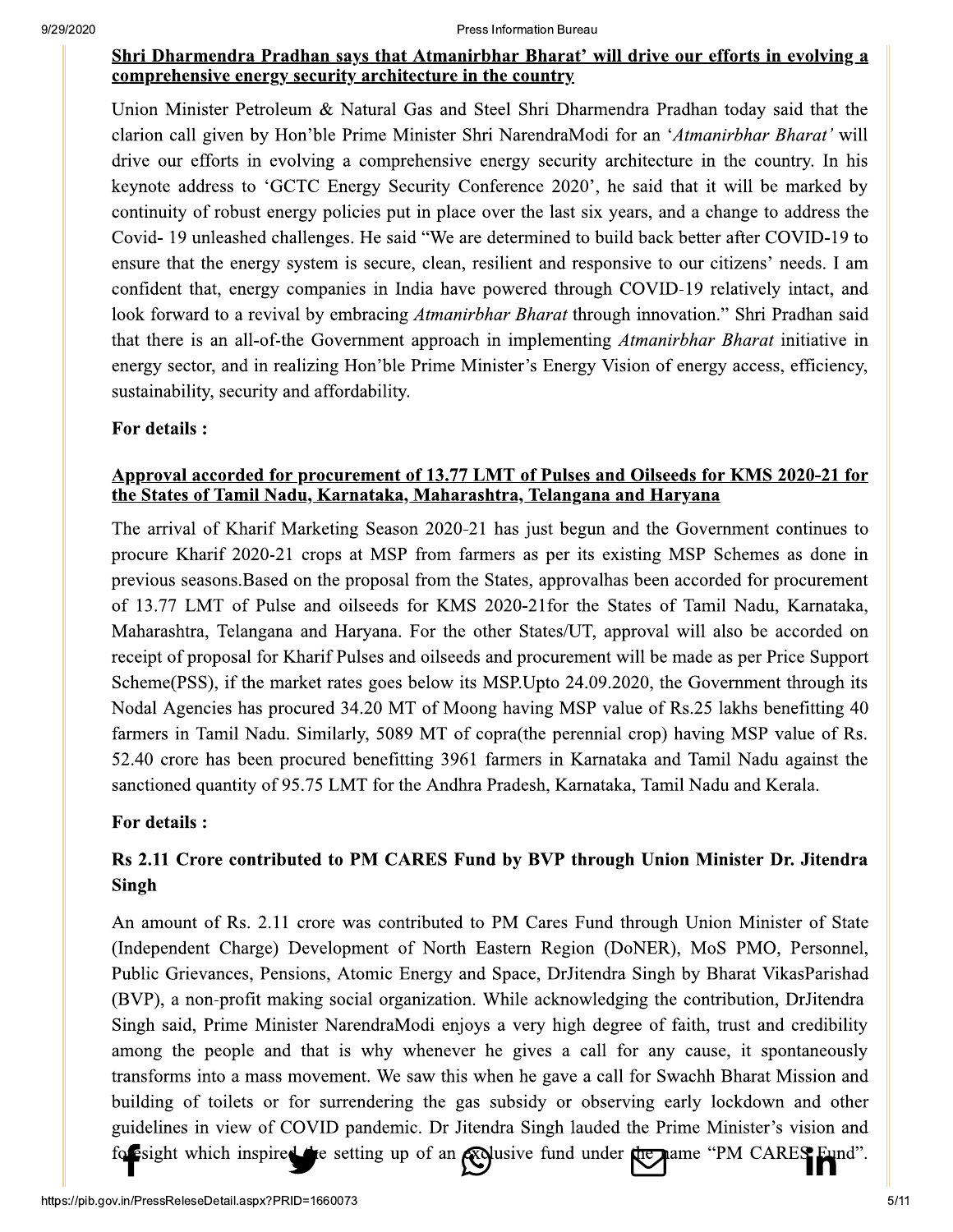Within a short span of time, he said, the response has been so overwhelming that on the one hand, philanthropists and big Business Houses come forward to make contributions, on the other hand small children have contributed whatever savings they had from their pocket money.

### For details :

# **INPUTS FROM PIB FIELD OFFICES**

- Punjab: Punjab Chief Secretary has directed all the Deputy Commissioners to make more frequent visits to hospitals in their respective districts to review the arrangements and to ensure the best possible care to COVID-19 patients. She said that the state government has already appointed COVID Patient Tracking Officers (CPTOs) to ensure coordination and expeditious response at the district level by tracking of patients.
- Himachal Pradesh: Chief Minister has directed Medical Superintendents of all the Medical Colleges and major Zonal Hospitals in the State to ensure at east two rounds in a day to monitor all the facilities such as ward cleanliness, treatment to the patients, quality of food, and condition of toilets in their hospitals. He said that patients must be provided Oxygen cylinders if required so that they do no face any problem. He said that hot water, Kada and nutritious food must be made available to the patients besides developing a mechanism for communication between the Covid-19 patients and their family members.
- Arunachal Pradesh: The Arunachal Pradesh recorded the highest single day spike with 329 covid 19 positive cases yesterday. The Itanagar Capital Region detected 117 positive cases. The Arunachal government has decided that all those who test negative but are symptomatic will be subjected to RT-PCR test. Cost will be borne by the state government.
- Assam: In Assam during the last 24 hours, 2320 COVID-19 patients discharged after recovery. The total COVID-19 tally reached to 173629 in the state. Out of them 30662 are active cases and 142297 are discharged.
- Manipur: In Manipur 178 new Covid19 positive cases detected. Which takes the total COVID-19 cases to 10,477. With 76 percent recovery rate, there are 2431 active cases.
- Meghalaya: In Meghalaya 89 individuals have recovered from coronavirus today. Total active cases in the state reached to 1448. Out of them 92 are from BSF and Armed Forces.
- Mizoram: 50 new cases of COVID-19 confirmed in Mizoram yesterday. Total COVID-19 tally reached to 1958 with 499 active cases.
- Nagaland: Among the Nagaland's 5957 confirmed COVID-19 cases, armed forces account for 2801 cases, returnees 1482, traced contacts 1334 and frontline workers 340.
- Kerala: Indian Medical Association has demanded to declare a health emergency in the state in the wake of the recent huge surge in Covid-19 cases. Pointing out that one lakh Covid cases were reported in the state in the past 28 days, the IMA said spread of the disease is witnessed among health workers and also among the commoners. The state committee of ruling LDF which met today decided to take a final call on re-imposing lockdown after two weeks. The by-elections to Chavara and Kuttanad Assembly constituencies have been cancelled by Election Commission amid Covid pandemic. 4,538 new Covid-19 cases were confirmed in Kerala yesterday. At present,



IN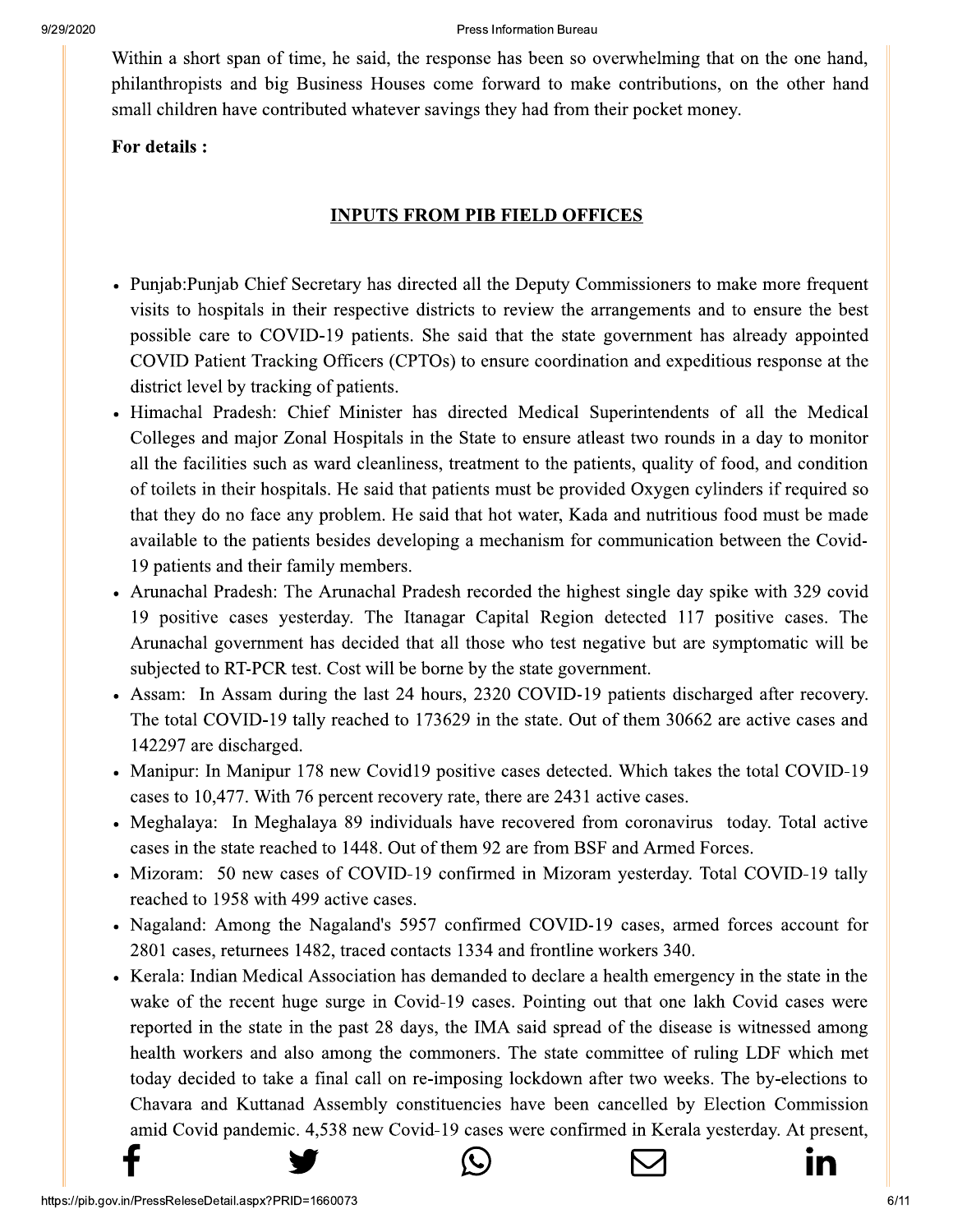57,879 patients are under treatment and 2.32 people under quarantine. With five more fatalities today the Covid death toll has reached 702.

- Tamil Nadu:Both private and government school managements in TN are awaiting the government's nod to reopen schools for Classes 10,11 and 12 from October 1. AIADMK urges Centre to disburse Rs 23,763 crore GST dues and also allocate sufficient funds for Covid pandemic preventive and relief works. A final decision in this regard is expected today after a high-level committee holds a meeting with Chief Minister Edappadi K Palaniswami and School Education Minister KA Sengottaiyan. The health condition of Founder President of DMDK, A Vijayakant who tested positive for Covid-19 recently, remains stable, a medical bulletin issued by the MIOT hospital said.
- Karnataka: State government has not taken any decision regarding reopening of schools amid the coronavirus pandemic, says State Education Minister S Suresh Kumar. Mysuru's JSS Hospital is likely to start phase 2 and 3 trials of the Covid-19 vaccine candidate, Novavax. High Court asks State to submit a report on availability of oxygen for covid patients in rural and urban hospitals.
- Andhra Pradesh: State government has postponed its earlier decision of reopening schools across the state from October 5. Chief Minister during a review meeting with all district collectors reportedly took the decision to postpone it till November 2 keeping in view the prevailing Covid-19 situation. The number Covid-19 deaths, new cases and active cases being reported has reduced significantly in the past few days, according to Special Chief Secretary (Health and Family Welfare) Dr KS Jawahar Reddy. He said the positivity rate was 12.07 per cent in July which has now come down to 8.3 per cent. However, he said Covid-19 reproduction rate of the State is quite high at 0.94 percent whereas the ideal rate, is 0.5 or 0.6.
- Telangana: 2072 new cases, 2259 recoveries & 9 deaths reported in the last 24 hours; out of 2072 cases, 283 cases reported from GHMC. Total cases: 1,89,283; Active cases: 29,477; Deaths:1116; Discharges :1,58,690. A Covid-19 test is a must for voters to exercise their franchise in the upcoming Nizamabad local authorities constituency (MLC) election. Dubbaka by-election scheduled on November 3; as per the schedule, the bypoll notification will be issued on October 9 inviting the nominations from the contestants.
- Maharashtra: The active coronavirus disease (Covid-19) cases in Maharashtra have been consistently going down in the past few days. The active viral caseload has come down to 2,65,033 cases until Monday. Over the past 11 days, there was a reduction of 36,719 Covid-19 cases, a record since the viral outbreak was reported in the country's worst-affected state around seven months ago. State Health and Family Welfare Department officials attributed the discernible trend to an appreciable dip in fresh infections in the past few days. Meanwhile, Maharashtra Government has formulated an SOP for reopening restaurants and bars as part of Unlocking phase and also issued guidelines over use of medical oxygen as stipulated by the Centre.
- Gujarat: The Ahmedabad Municipal Corporation (AMC) has ordered night curfew in 27 areas of the city. AMC has ordered closure of all shops after 10 pm on 27 busy roads in the city in view of a steady rise in new Covid-19 cases and violation of norms by residents of certain localities. In another development, former Chief Minister of Keshubhai Patel (92) was discharged from hospital, after his recovery from Covid 19.
- Rajasthan: In Rajasthan 2,112 new Covid cases were reported during the last 24 hours taking the state Covid tally over 1.30 lakhs. The maximum cases on Monday were reported from Jaipur (444



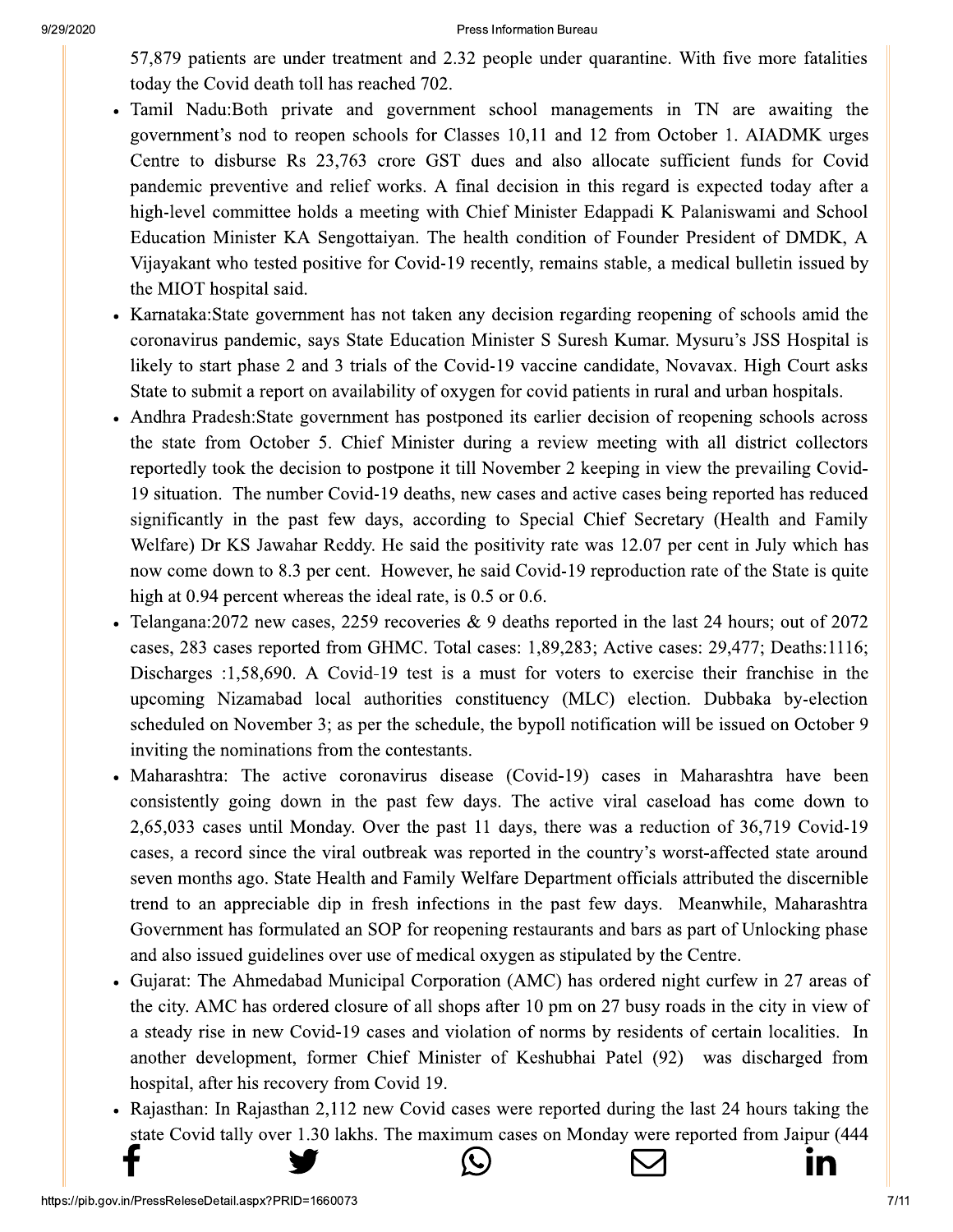new cases), followed by Jodhpur (361 cases) and then Pali (127 cases). Meanwhile, 1.08 lakh patients have already recovered and the number of active cases is 20,043.

- Madhya Pradesh: Every third person dying with Covid-19 in Indore belongs to the 'productive age-group', shows an age-wise analysis of deaths. As many as 34.83% patients, who died with the infection in district till September 24, belonged to the age group of 41-60. Around 185 persons with Covid-19 in age group of 41-60 died in district. Meanwhile, Religious places have reopened in the district after nearly six months, and devotees have been asked to strictly follow all guidelines to prevent the spread of COVID-19. Madhya Pradesh added 1,957 new Covid cases on Monday taking the overall tally past 1.24 lakhs. The number of actives cases is 21,912.
- Chhattisgharh: Lockdown in Raipur, Bilaspur, Sargujaand Jashpur districts of Chhattisgarh ended on Monday night. Shops and business establishments can now remain open till 8 p.m. However, the lifting of the lockdown came on a day when the state reported 3,725 new COVID-19 cases and 13 fatalities, taking the total tally to 1,08,458 and the toll to 877. Active cases in the state have crossed 33,000. It has been reported that 65% of all cases reported have come in September.

## **FACT CHECK**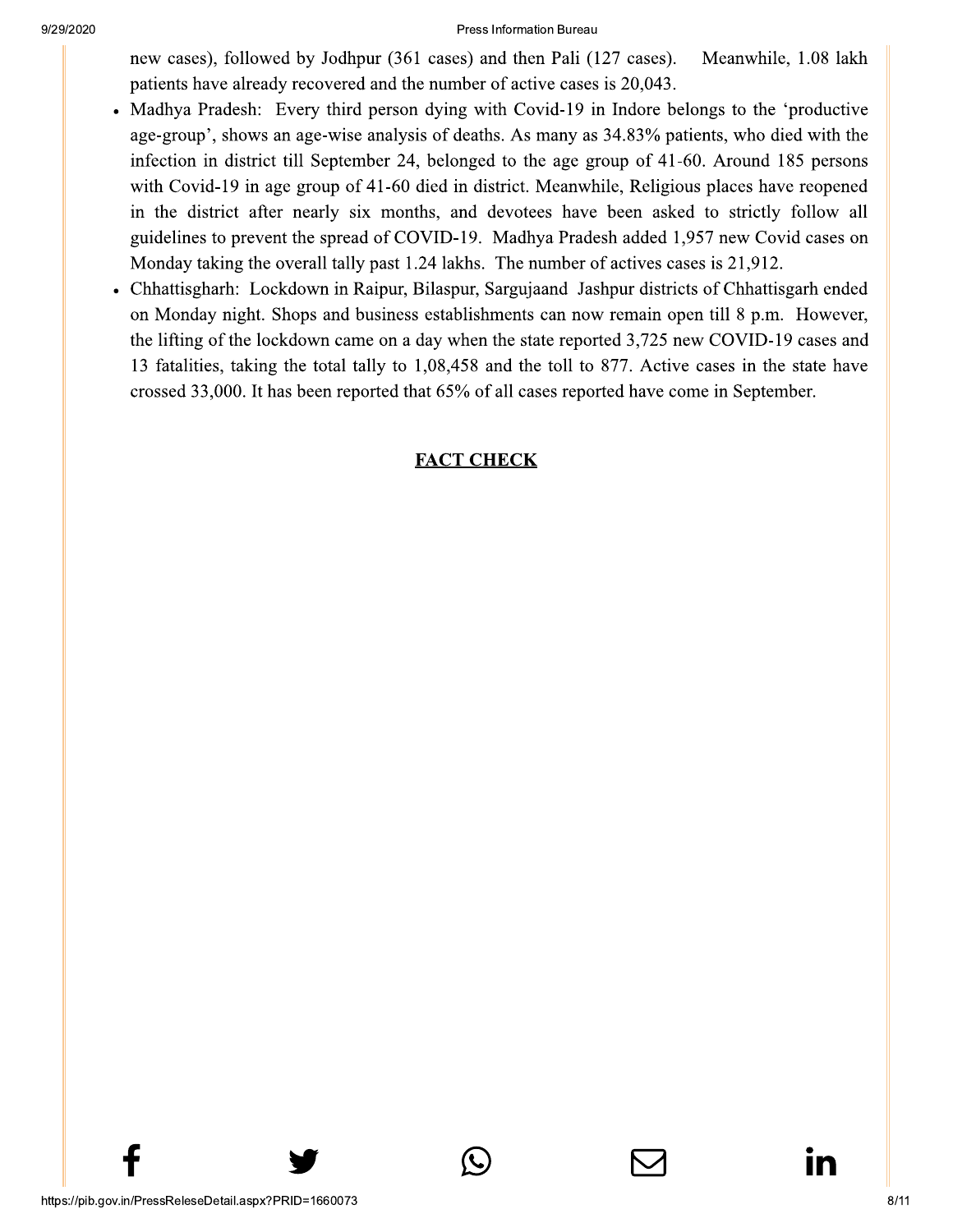